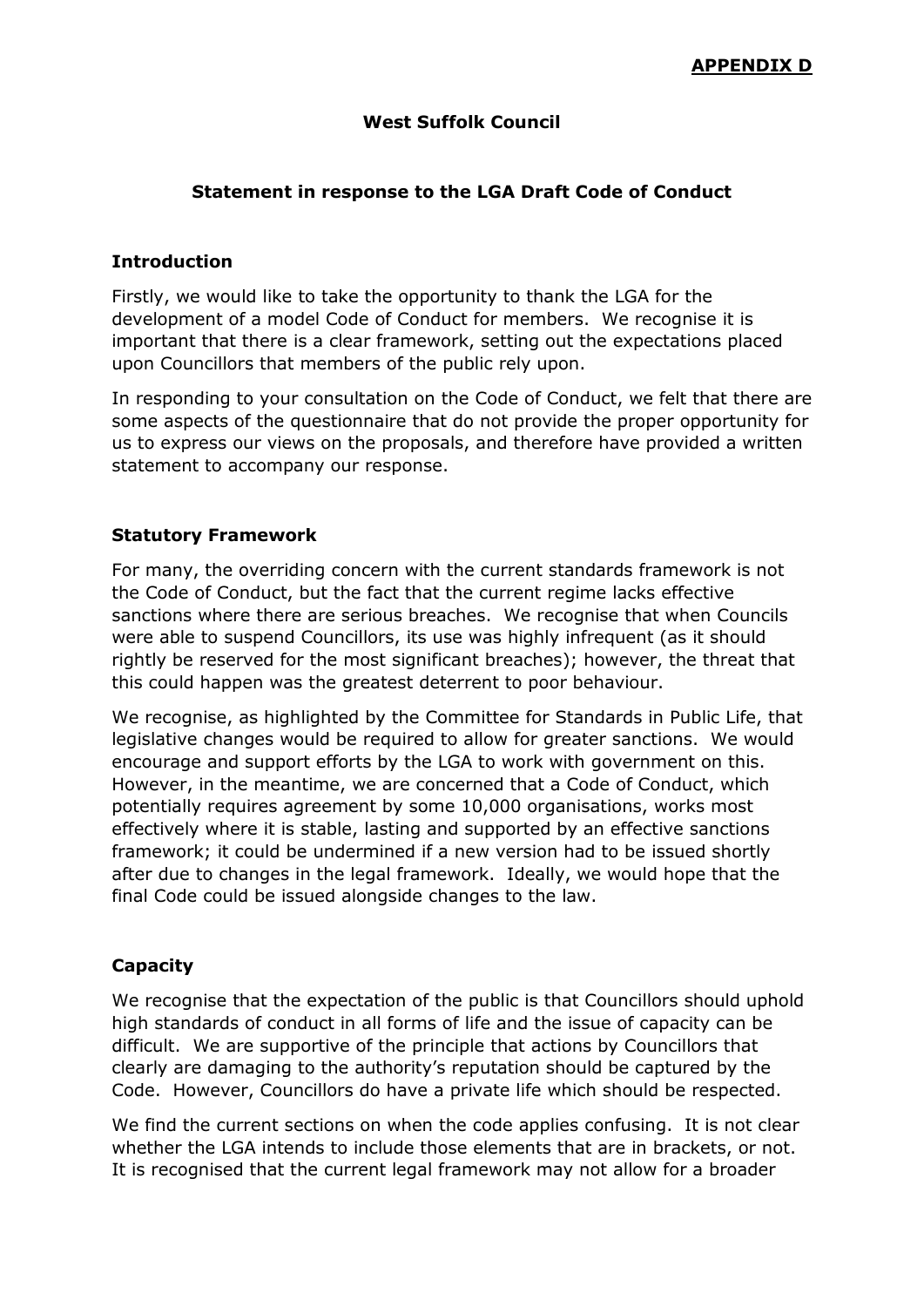definition of capacity. In the section "application of the code" there is reference to the Code applying to "all forms" of communication and a Councillor is expected to show "high standards of conduct… at all times". That could be deemed to cover anything said or done by a Councillor, even in a personal capacity.

There is then a separate definition of when a Councillor is expected to comply with the "specific obligations of general conduct". We believe there should only be one definition within the code to avoid confusion.

### **Principles versus Obligations**

We do not have objection to the wording of the general principles outlined in the code nor the specific obligations.

However, we feel it is confusing for Councillors and members of the public that there is a set of principles they are not required to comply with. It would be helpful if there are clearer links between the principles and the specific obligations as this will significantly aid understanding of the code and assist when there are concerns as to whether a Councillor is following the principles within the Code.

### **LGA Guidance on breaches and resolution**

We believe the Code should reflect the principles and behaviours Councillors are expected to abide by. How breaches of the Code are dealt with is a separate issue.

If the LGA wishes to provide guidance to Councils on handling breaches and resolving them, then we would welcome this; however, it is not necessary to include this within the Code.

## **Declaration of Interest**

We welcome the proposal to give greater clarity to members on how they should act when they have an actual, or potential conflict of interest in a matter.

However, we found Appendix B, declarations of interest, particularly confusing.

- This section appears to only apply where a Councillor is making a decision in a meeting. It rightly should also apply when a Councillor is making a decision as an individual (for example, portfolio holder decisions or local member ward budgets).
- We believe it would also be helpful to add guidance in relation to a Councillor's role as a ward member, when they may have an actual or perceived interest in a matter.
- There are no definitions to support some of the language used. For example, what is the difference between something "relating to" and